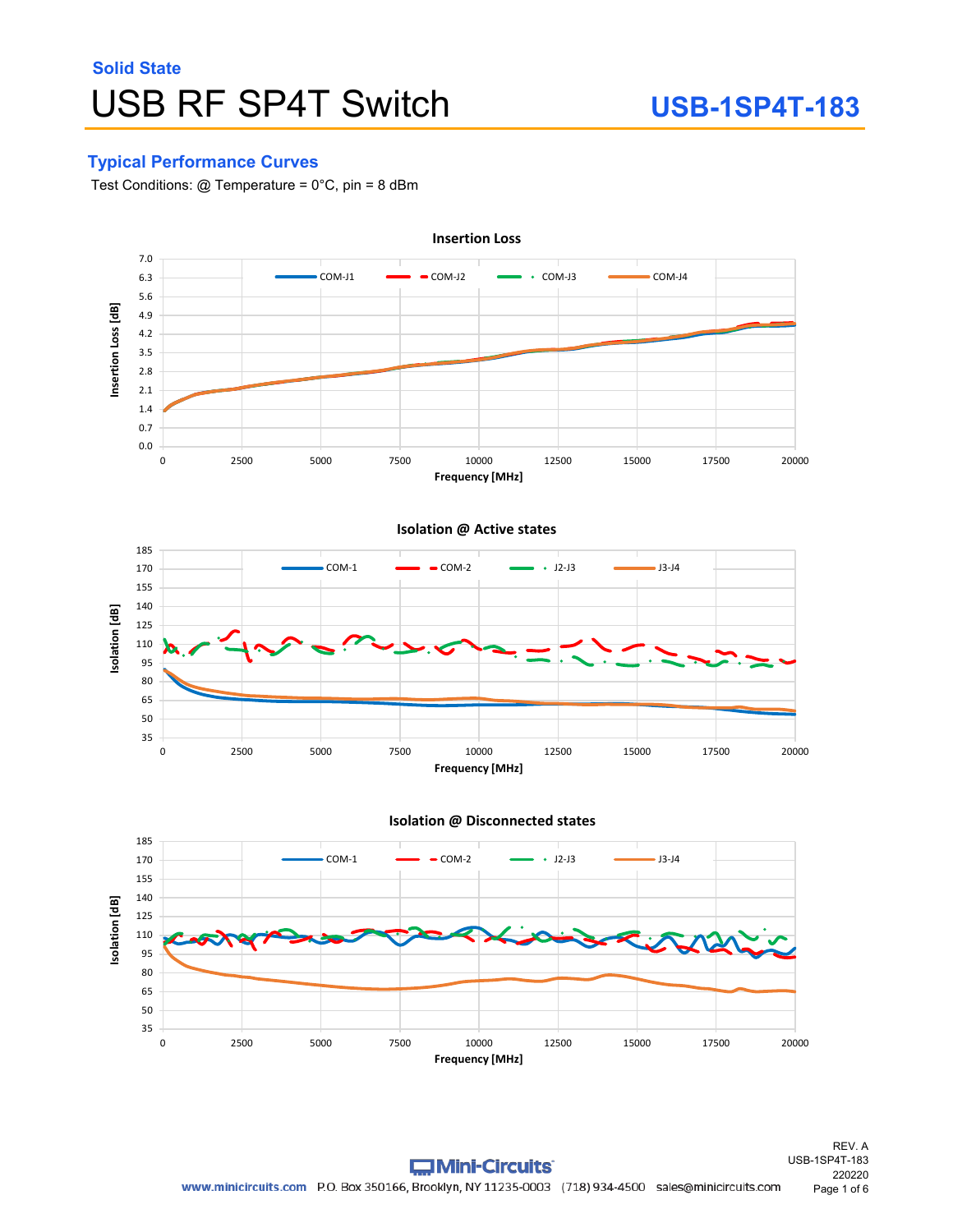### **Typical Performance Curves**

Test Conditions: @ Temperature = 0°C, pin = 8 dBm

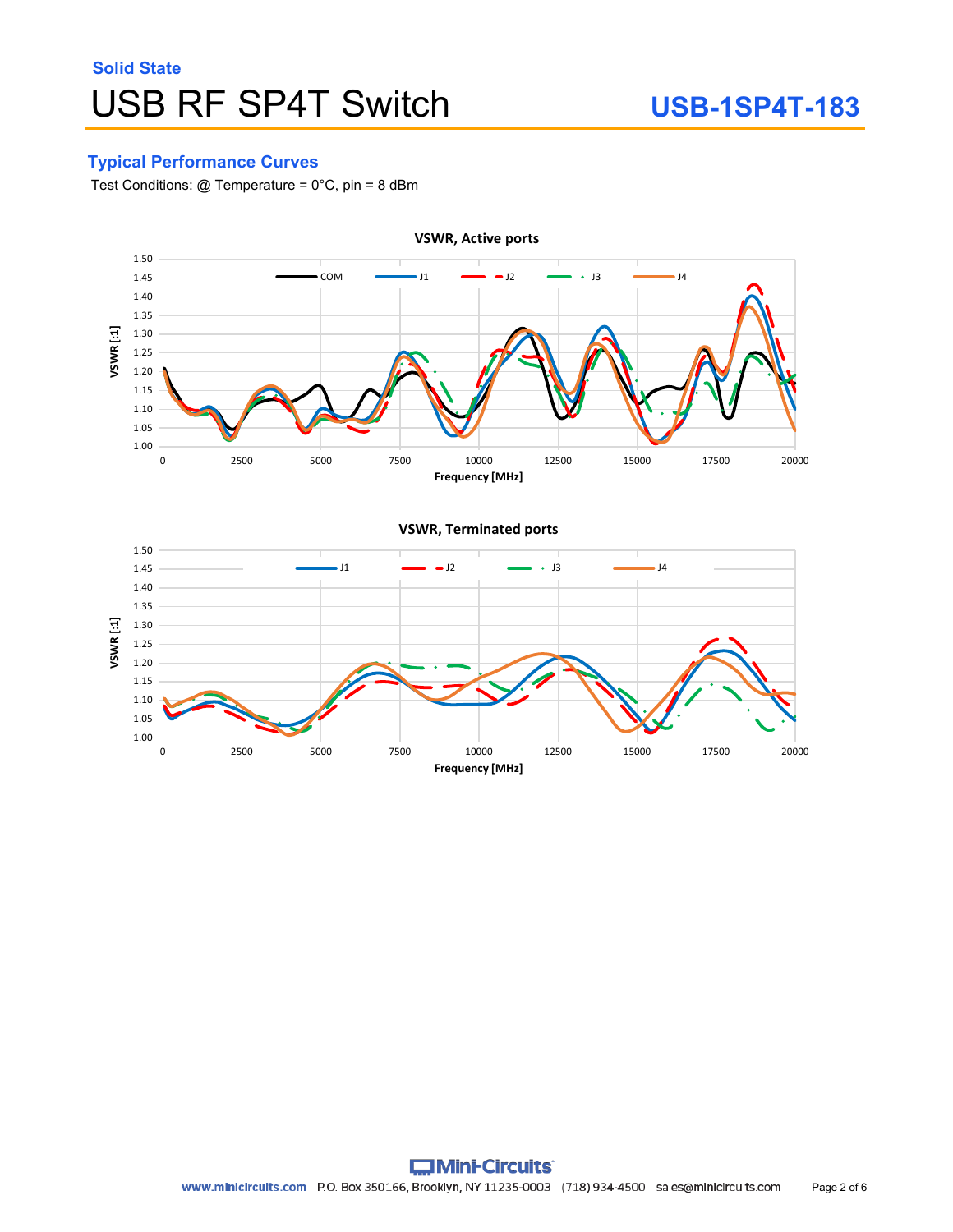#### **Typical Performance Curves**

Test Conditions: @ Temperature = +25°C, pin = 8 dBm





**Isolation @ Disconnected states**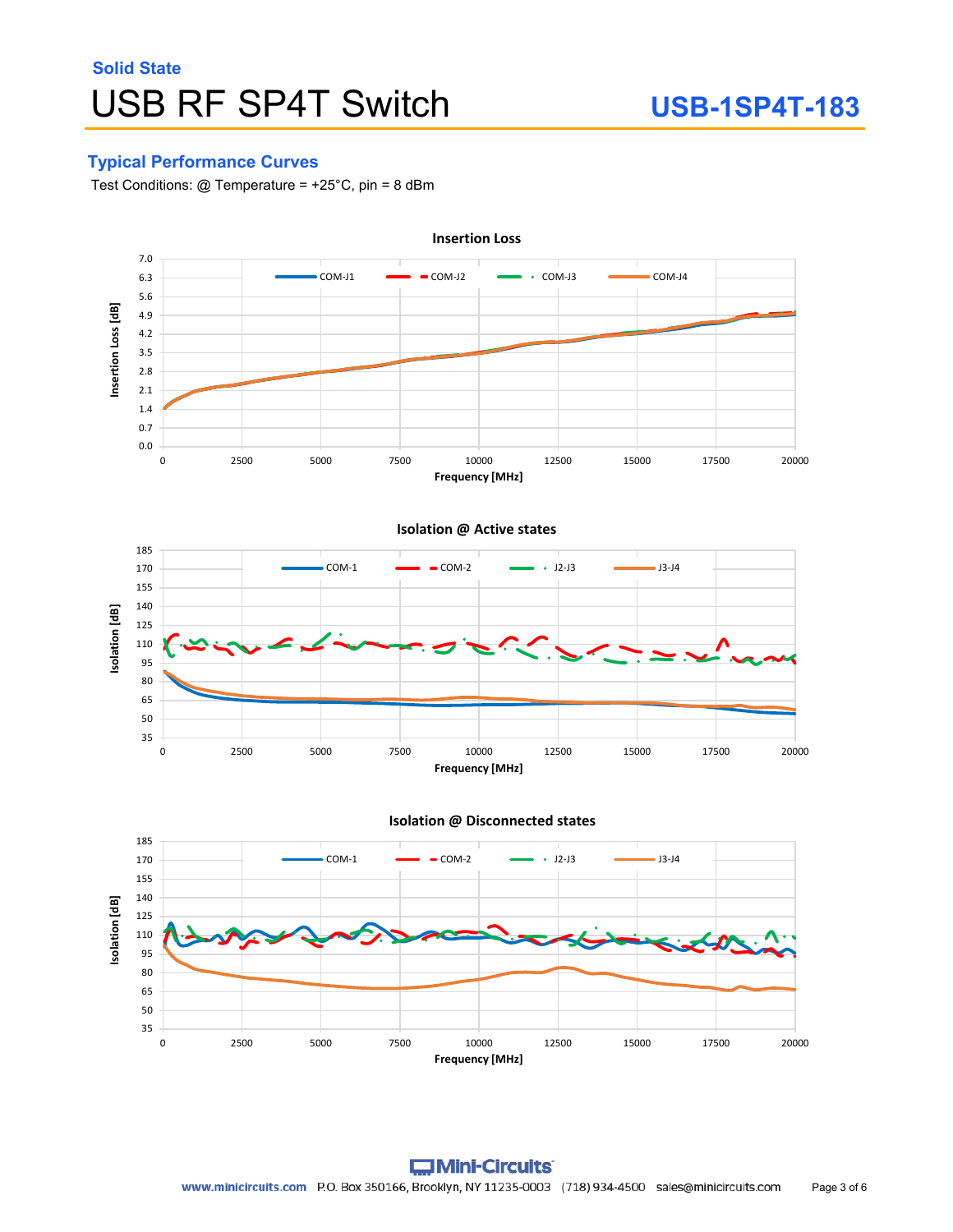### **Typical Performance Curves**

Test Conditions: @ Temperature = +25°C, pin = 8 dBm

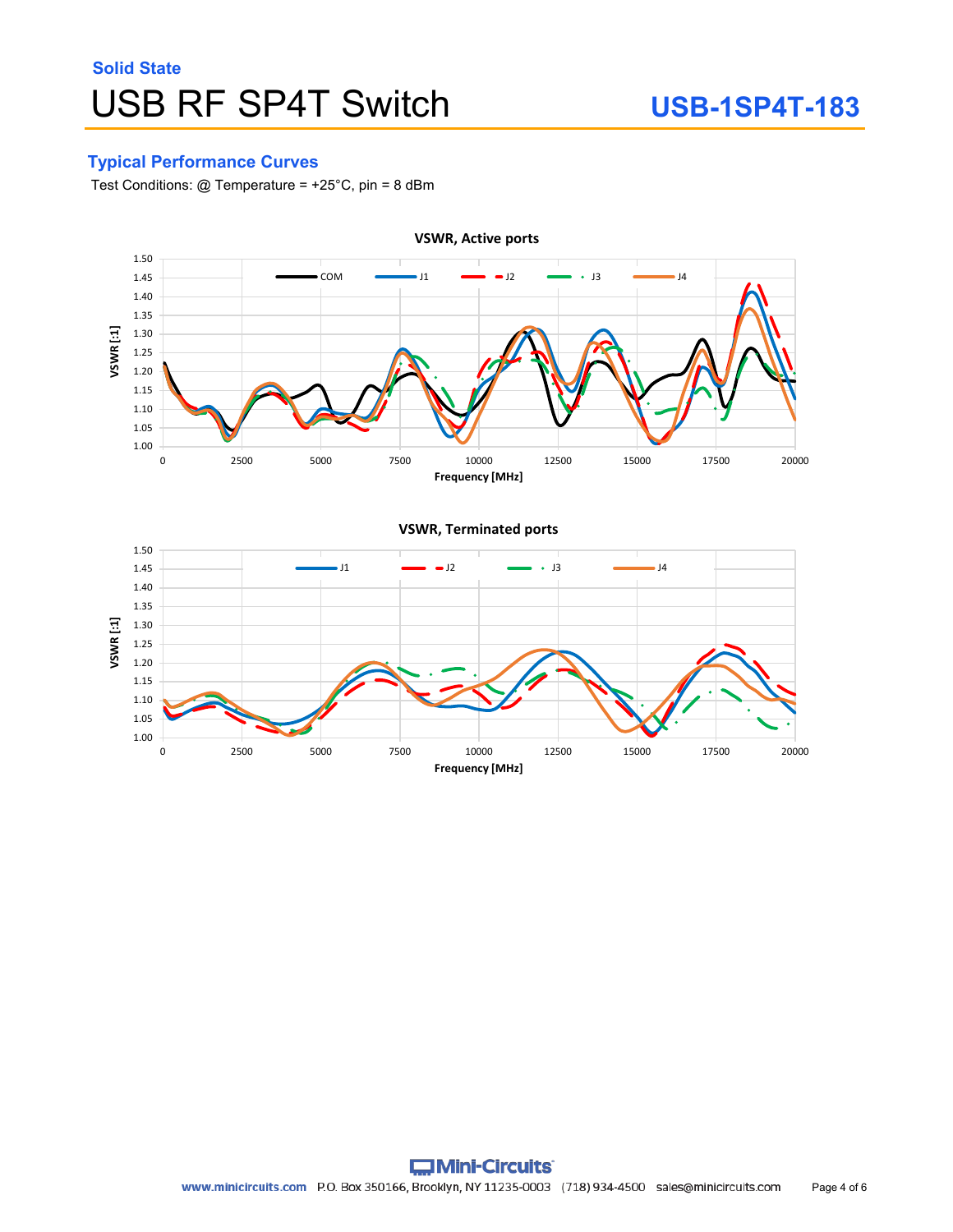### **Typical Performance Curves**

Test Conditions: @ Temperature = +50°C, pin = 8 dBm





**NOTES:** 

com/terms/viewterm.html

.<br>A. Performance and quality attributes and conditions not expressly stated in this specification document are intended to be excluded and do not form a part of this specification document.<br>B. Electrical specifications and

revenue and the parts covered by this specification document are subject to Mini-Circuits standard limited warranty and terms and conditions (collectively, "Standard Terms"); Purchasers of this part are entitled to<br>The rig C.

#### **Mini-Circuits**